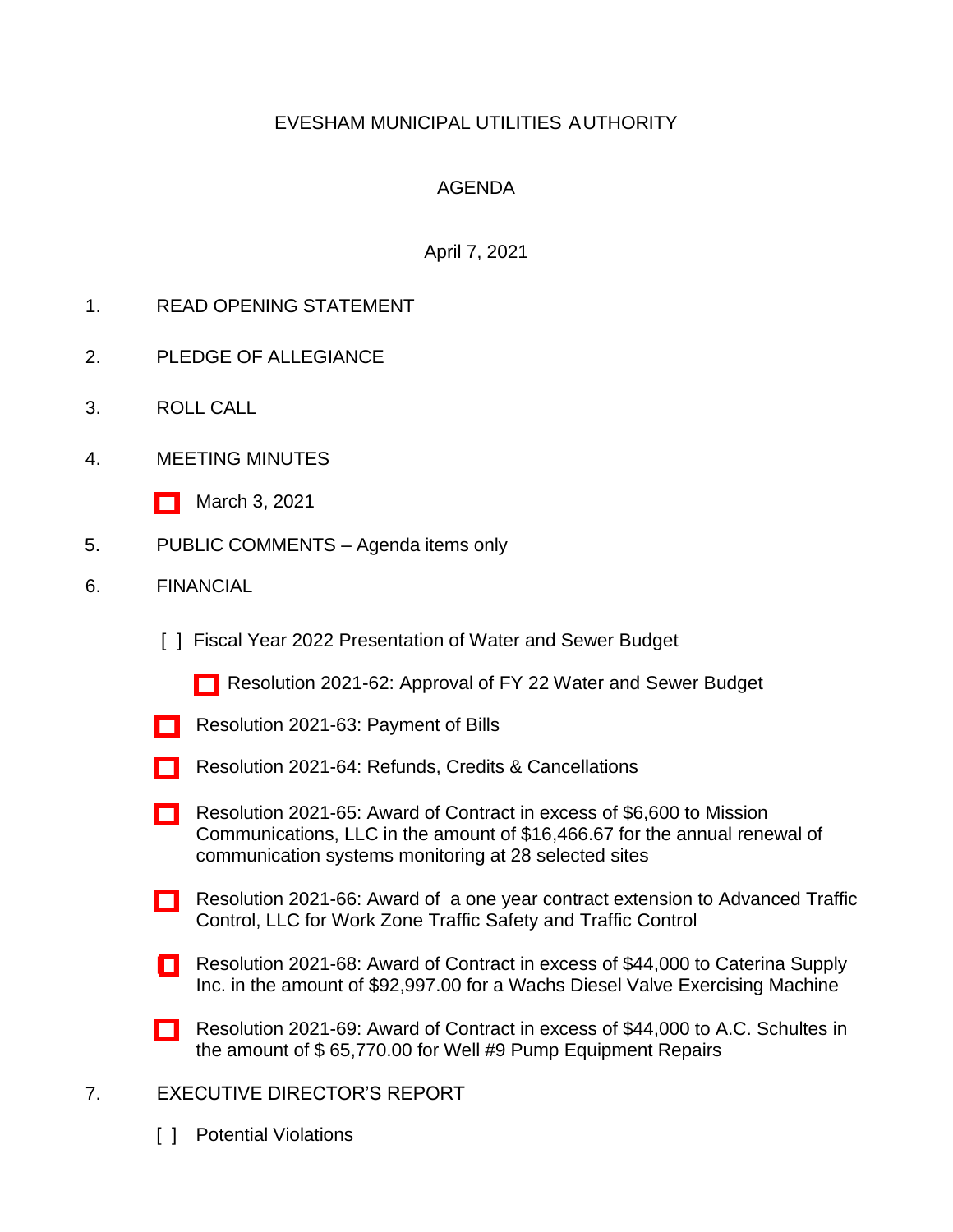#### 8. ENGINEER'S REPORT:

- [ ] Review of Engineer's Status Report
- [ ] Update: South Side Water Storage Tank
- [ ] Update: Route 70 Water Main
- [ ] Update: Route 70 Sewer Main
- [ ] Update: Elmwood WWTP Resiliency Improvements
	- [\[ \]](http://www.eveshammua.com/wp-content/uploads/2021/03/Resolution-2021-70-MBE-Mark-III-Change-Order.pdf) Resolution 2021-70: Approval of Change Order #1 in the amount of \$8,888.93 to MBE Mark III Electric, Inc.
- [ ] Update: Knox Boulevard Water Main Replacement
	- [\[ \]](http://www.eveshammua.com/wp-content/uploads/2021/03/Resolution-2021-73-RTW-Change-Order-No.-3.pdf) Resolution 2021-73: Approval of Change Order #3 in the amount of \$144,740.85 to RTW Construction, Inc.
- [ ] Update: Heritage Village (Phase 1) Water Main Replacement
	- [\[ \]](http://www.eveshammua.com/wp-content/uploads/2021/03/Resolution-2021-74-MSP-Change-Order-4.pdf) Resolution 2021-74: Approval of Change Order #4 in the credit amount of \$31,669.95 to MSP Contracting Corporation
- [ ] Update: Heritage Village (Phase 2) Water Main Replacement
- [ ] Update: Elmwood Storage Building
- [ ] Update: Elmwood Tertiary Filter Rehabilitation
- [ ] Update: Woodlake Drive Water Main Replacement
- [ ] Update: Well No. 7 Building
- [ ] Update: Greenbrook Drive Water Main Replacement
- [ ] Update: East Main Street Sewer Rehabilitation
- [ ] Update: Defense Drive Water Main Replacement
	- [\[ \]](http://www.eveshammua.com/wp-content/uploads/2021/04/Resolution-2021-72-Coastline-Construction.pdf) Resolution 2021-72: Award of Contract in excess of \$44,000 to Coastline Construction, LLC in the amount of \$107,902.00 for the Defense Drive Water Main Replacement
- [\[ \]](http://www.eveshammua.com/wp-content/uploads/2021/03/Resolution-2021-67-Reducing-Performance-Bonds-.pdf) Resolution 2021-67: Reduce Performance Guarantees for McKenna Realty 63 East Main Street